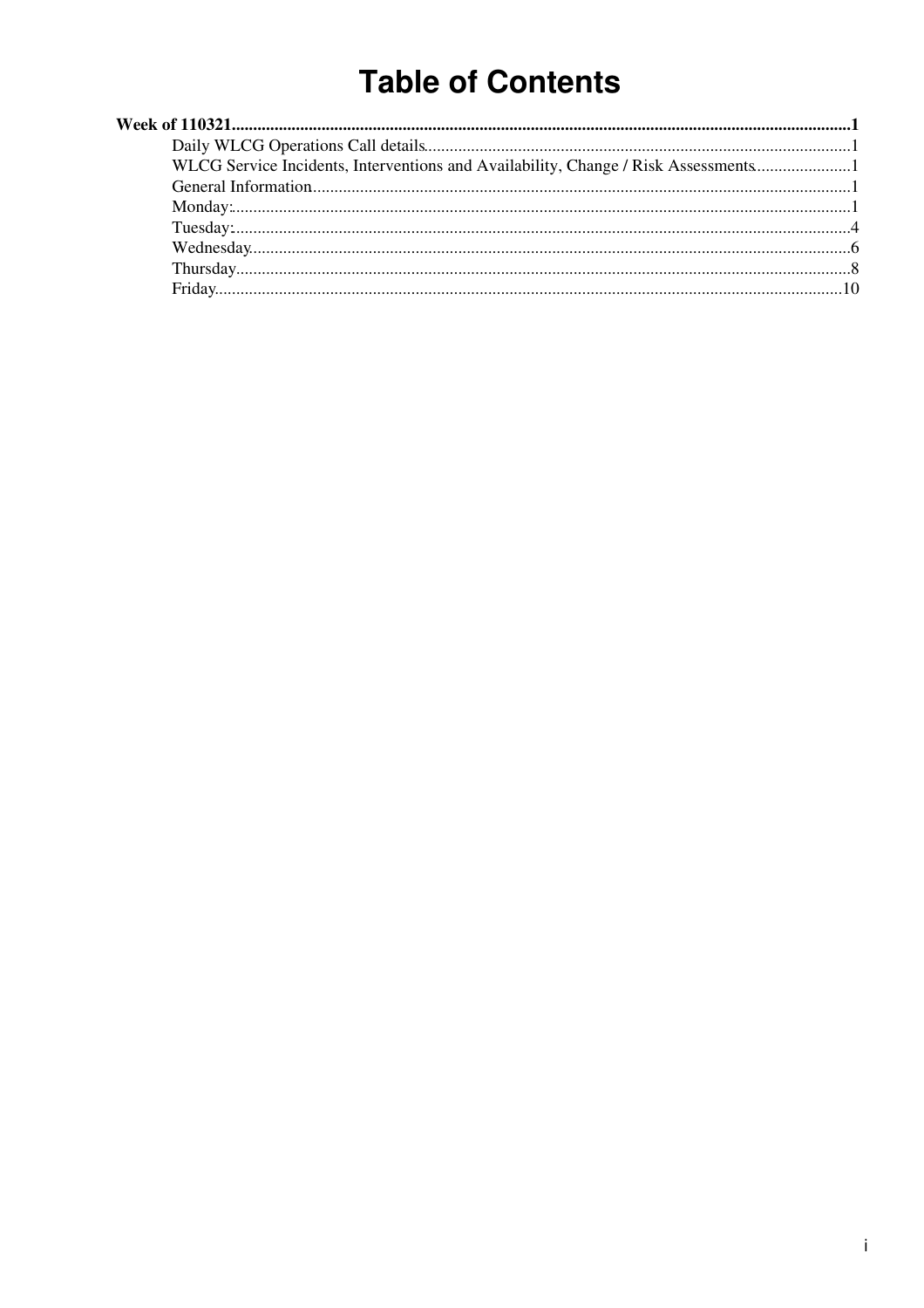# <span id="page-1-0"></span>**Week of 110321**

# <span id="page-1-1"></span>**Daily WLCG Operations Call details**

To join the call, at 15.00 CE(S)T Monday to Friday inclusive (in CERN 513 R-068) do one of the following:

- 1. Dial +41227676000 (Main) and enter access code 0119168, or
- 2. To have the system call you, click [here](https://audioconf.cern.ch/call/0119168) $\Phi$
- 3. The scod rota for the next few weeks is at [ScodRota](https://twiki.cern.ch/twiki/bin/view/LCG/ScodRota)

### <span id="page-1-2"></span>**WLCG Service Incidents, Interventions and Availability, Change / Risk Assessments**

| <b>VO Summaries of Site Usability</b> |       |                    | <b>SIRs, Open Issues &amp; Broadcasts</b> | <b>Change</b><br>assessments                   |                                    |                                                        |                    |
|---------------------------------------|-------|--------------------|-------------------------------------------|------------------------------------------------|------------------------------------|--------------------------------------------------------|--------------------|
| <b>ALICE</b>                          | ATLAS | $CMS$ $\mathbb{Z}$ | ∐HCh≊                                     | <b>WLCG</b> Service<br><b>Incident Reports</b> | <b>WLCG</b> Service<br>Open Issues | <b>BroadcastCASTOR</b><br>$\archive\mathcal{O}$ Change |                    |
|                                       |       |                    |                                           |                                                |                                    |                                                        | <b>Assessments</b> |

### <span id="page-1-3"></span>**General Information**

|                      | <b>General Information</b> | <b>GGUS</b><br><b>Information</b> | <b>LHC</b> Machine<br><b>Information</b> |                 |                                |
|----------------------|----------------------------|-----------------------------------|------------------------------------------|-----------------|--------------------------------|
| <b>CERNIT</b>        | M/W                        | <b>WLCG</b>                       | <b>WLCG</b>                              | GgusInformation | Sharepoint site $\Phi$ -       |
| status               | PPSCoordinationWorkLog     | <b>Baseline</b>                   | Blogs                                    |                 | Cooldown Status <sup>®</sup> - |
| board $\blacksquare$ |                            | Versions                          |                                          |                 | News                           |

# <span id="page-1-4"></span>**Monday:**

Attendance: local(Alessandro, Dirk, Douglas, Ewan, Fernando, Ian, Jamie, Maarten, Maria D, Maria G, Massimo, Mattia, Simone);remote(Alessandro I, Gareth, Gonzalo, Jhen-Wei, Jon, Kyle, Michael, Roger, Rolf, Ron, Xavier).

Experiments round table:

- ATLAS [reports](https://twiki.cern.ch/twiki/bin/view/Atlas/ADCOperationsDailyReports)  •
	- [IN2P3-](https://twiki.cern.ch/twiki/bin/view/LCG/IN2P3)CC: storage problems started in the night between Fri and Sat. ATLAS shifter sent a ♦ TEAM ticket which was answered during the night. On Sat morning the storage was back (problem in the SRM database). The storage failed again at 19:00 on Sat. ALARM ticket  $(GGUS:68794 \text{ m})$  $(GGUS:68794 \text{ m})$  $(GGUS:68794 \text{ m})$  was sent since [IN2P3](https://twiki.cern.ch/twiki/bin/view/LCG/IN2P3)-CC had been assigned a "fat" RAW dataset to be archived on tape. Ticket answered almost immediately, the problem was again fixed but [IN2P3-](https://twiki.cern.ch/twiki/bin/view/LCG/IN2P3)CC experts were not confident about problem not reappearing (help of dCache devs needed). ATLAS blacklisted [In2P3](https://twiki.cern.ch/twiki/bin/edit/LCG/In2P3?topicparent=LCG.WLCGDailyMeetingsWeek110321;nowysiwyg=1)-CC for further assignments. The RAW dataset with transfer to [In2P3-](https://twiki.cern.ch/twiki/bin/edit/LCG/In2P3?topicparent=LCG.WLCGDailyMeetingsWeek110321;nowysiwyg=1)CC in progress was replicated to a second site. This morning [IN2P3](https://twiki.cern.ch/twiki/bin/view/LCG/IN2P3)-CC was re-included in activities as advised by site managers on Sunday evening.
		- Rolf: the root cause was a modification introduced on Friday, recommended by the ◊ dCache developers; it caused a high CPU load which caused requests to stall; the remedy was a cron job to clean up the SRM DB regularly and update the statistics needed by the query planner (details provided by Ghita Rahal)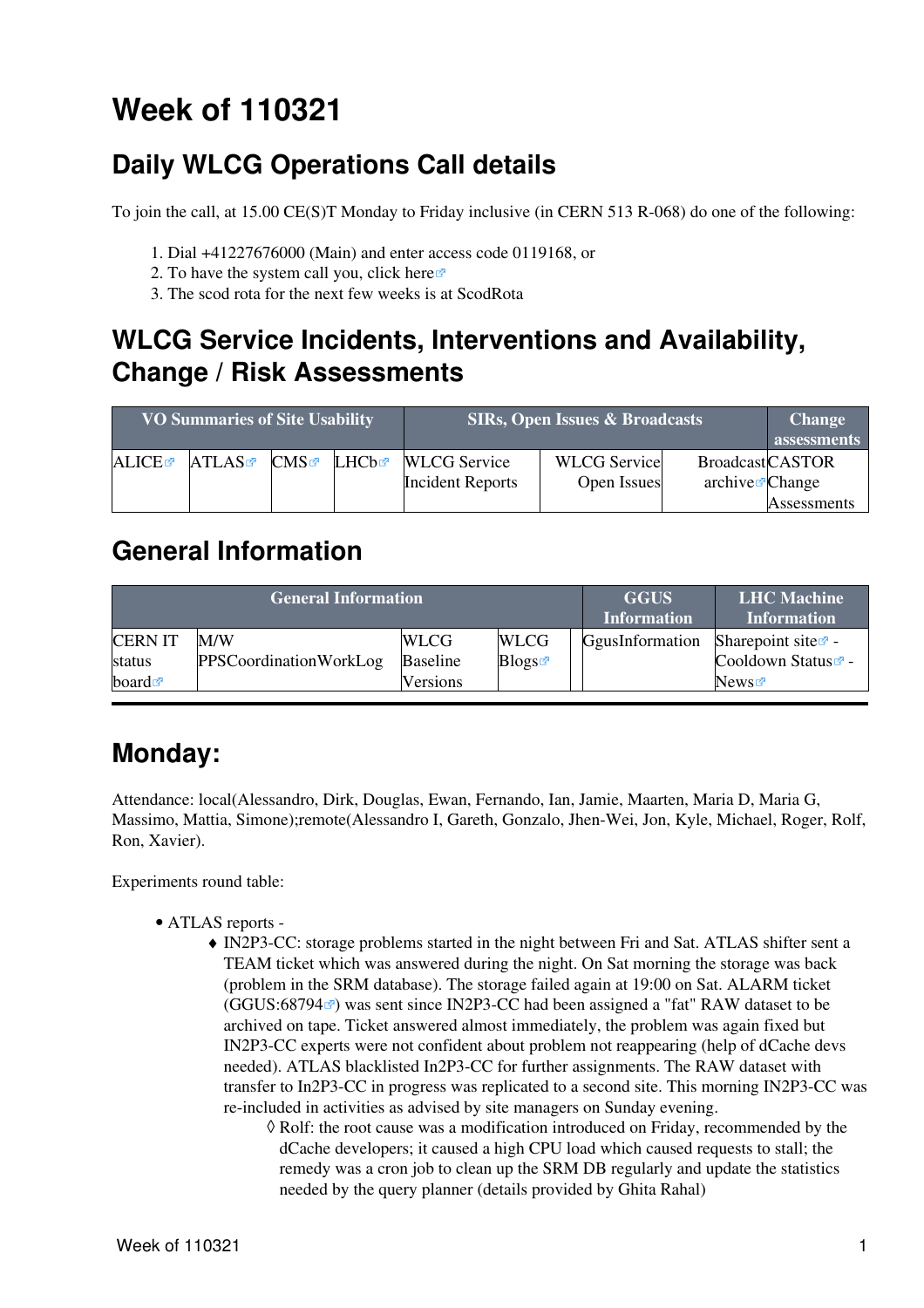- T0 reconstruction suffered from problems at [LSF](https://twiki.cern.ch/twiki/bin/view/LCG/LSF) at CERN. Job submission on saturday ♦ become very slow and then completely unresponsive. ALARM ticket was issued  $(GGUS:68795 \text{ m})$  $(GGUS:68795 \text{ m})$  $(GGUS:68795 \text{ m})$ . Problem with one (non power) user submitting 180K jobs. Problem fixed, but follow up needed.
	- ◊ Ewan: jobs were submitting other jobs!
	- ◊ Simone: no limit on number of submissions per user?
	- ◊ Ewan: no
	- ◊ Alessandro: could submission be disabled automatically for such rogue users?
	- $\Diamond$  Ewan: the matter is being followed up
- Since March 15, 0.2% of T0 jobs on lxbatch can not write output in AFS. Looks like the AFS ♦ token was lost or never acquired.  $(GGUS:68762 \times )$  $(GGUS:68762 \times )$  $(GGUS:68762 \times )$ 
	- ◊ Ewan: AFS token sometimes for the wrong user
	- ◊ Massimo: that should be fixed now
- CMS [reports](https://twiki.cern.ch/twiki/bin/view/CMS/FacOps_WLCGdailyreports) -
	- LHC / CMS detector ♦
		- ◊ Good weekend for the accelerator
	- CERN / central services ♦
		- ◊ CMS User took out [LSF](https://twiki.cern.ch/twiki/bin/view/LCG/LSF) with 180k jobs
	- ◆ Tier-0 / CAF
		- ◊ CMS saw the [LSF](https://twiki.cern.ch/twiki/bin/view/LCG/LSF) failure as a slow down of Express, but recovered promptly.
	- ◆ Tier-1
		- ◊ NTR
	- ◆ Tier-2
		- ◊ NTR
- ALICE [reports](http://alien2.cern.ch/index.php?option=com_content&view=article&id=75&Itemid=129)<sup>2</sup>
	- ◆ TO site
		- Many jobs get stuck saving their output using xrdcp to SEs which don't respond (e.g. ◊ overloaded). Improved timeout handling is being implemented.
		- ◊ Massimo: changes to avoid bad AFS usage?
		- Maarten: various changes are being worked on by PES and ALICE, the situation ◊ should improve in the coming days; for historical reasons the AFS issue is tied to the use of the LCG-CE: we intend to move the whole work flow to [CREAM](https://twiki.cern.ch/twiki/bin/view/LCG/CREAM) with the LCG-CE as a failover solution when the AFS issue has been fixed
	- T1 sites
		- © CNAF: [GGUS:68799](https://ggus.eu/ws/ticket_info.php?ticket=68799) <sup>a</sup>. VOBox was not accessible since Sunday morning until this afternoon. Solved
	- ◆ T2 sites
		- ◊ Several operations

#### • LHCb [reports](https://twiki.cern.ch/twiki/bin/view/LHCb/ProductionOperationsWLCGdailyReports) -

- Experiment activities: ♦
	- ◊ MC productions running at lower pace
	- ◊ Validations of work flows for Collision 11 data taking on going.
- New GGUS (or RT) tickets: ♦
	- ◊ T0: 0
	- $0$  T<sub>1</sub> $\cdot$  0
	- $\Diamond$  T<sub>2</sub>: 0
- $\triangleleft$  Issues at the sites and services
	- $\Diamond$  T $0$
- Recovered the 4225 files on tape lost last week. Many thanks to all CASTOR ⋅ people involved
- $0$  T<sub>1</sub>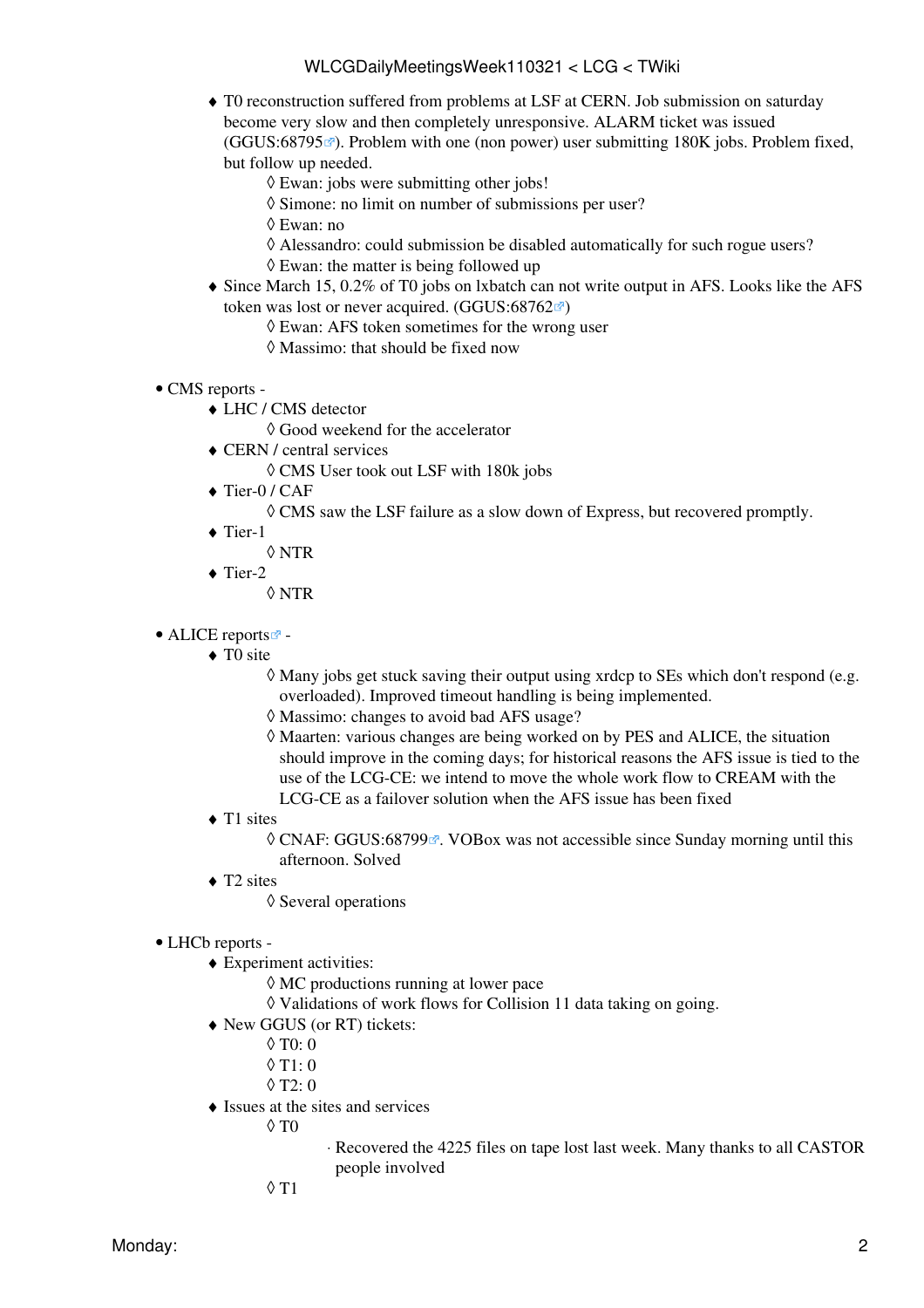[IN2P3](https://twiki.cern.ch/twiki/bin/view/LCG/IN2P3) : why we are not able to recover the data at [IN2P3](https://twiki.cern.ch/twiki/bin/view/LCG/IN2P3) while it has been ⋅ done for al the other sites ?

Rolf: a ticket would help! •

- $\bullet$  there are various issues:
	- ◊ an extra HPSS instance would be needed (!)
	- $\Diamond$  repacks may already have happened, so it is doubtful how much of the data can still be recovered
	- ◊ the dCache DB would have to be restored from backup
- ♦ for those reasons we are very hesitant about the operation
- repacks have been stopped, but we cannot tolerate that for a ♦ long time
- Mattia: there were shared area SAM test timeouts for [IN2P3;](https://twiki.cern.ch/twiki/bin/view/LCG/IN2P3) will check if the ⋅ timeout should be increased

#### T2 site issues: ◊

⋅ NTR

Sites / Services round table:

- ASGC
	- ♦ CASTOR has been slow for CMS, being investigated
- $\bullet$  BNL
	- CNAF-BNL network ticket [GGUS:61440](https://ggus.eu/ws/ticket_info.php?ticket=61440)<sup>®</sup>: during the weekend a rate limitation of 75 Mbit/s (!) in layer 2 was discovered on the DANTE segment; DANTE looking into it
- CNAF
	- ALICE VOBOX is VM with 5 GB RAM: does some daemon have a memory leak? ♦ ◊ Maarten: yes, the Cluster Monitor; a fix is available, we will follow up
- FNAL ntr
- $\bullet$  [IN2P3](https://twiki.cern.ch/twiki/bin/view/LCG/IN2P3)  nta
- $\bullet$  KIT
- ♦ the mistakenly deleted LHCb files have been restored
- NDGF
	- ♦ short downtime tomorrow for SRM reboot
- NLT1
	- ♦ downtime tomorrow for RAID controller firmware upgrade
- $\bullet$  OSG
	- the corrected BNL records have been sent to the SAM team for the availabilities to be ♦ recalculated
- $\bullet$  PIC
- on Sat a 10 TB ATLAS disk server hung and could not be rebooted; the main board was ♦ changed today, the server is OK now
- [RAL](https://twiki.cern.ch/twiki/bin/view/LCG/RAL)
- ♦ transient problem with ATLAS SW area Sat evening
- ♦ at-risk downtime tomorrow for network intervention
- CASTOR ntr
- dashboards
	- various SAM test monitoring pages have been moved to different machines for which the ♦ ports were not reachable outside CERN; not clear if all is OK now
- GGUS/SNOW
	- VOC meeting was held this morning, minutes at ♦
	- https://twiki.cern.ch/twiki/pub/LCG/WLCGVOCCoordination/VObox\_application\_support\_by\_WLC
	- a team ticket does **\_not\_** have a higher priority than a user ticket: the perceived higher priority ♦ is due to the **\_site\_selection\_** which triggers an e-mail sent to the admins of the site, hence an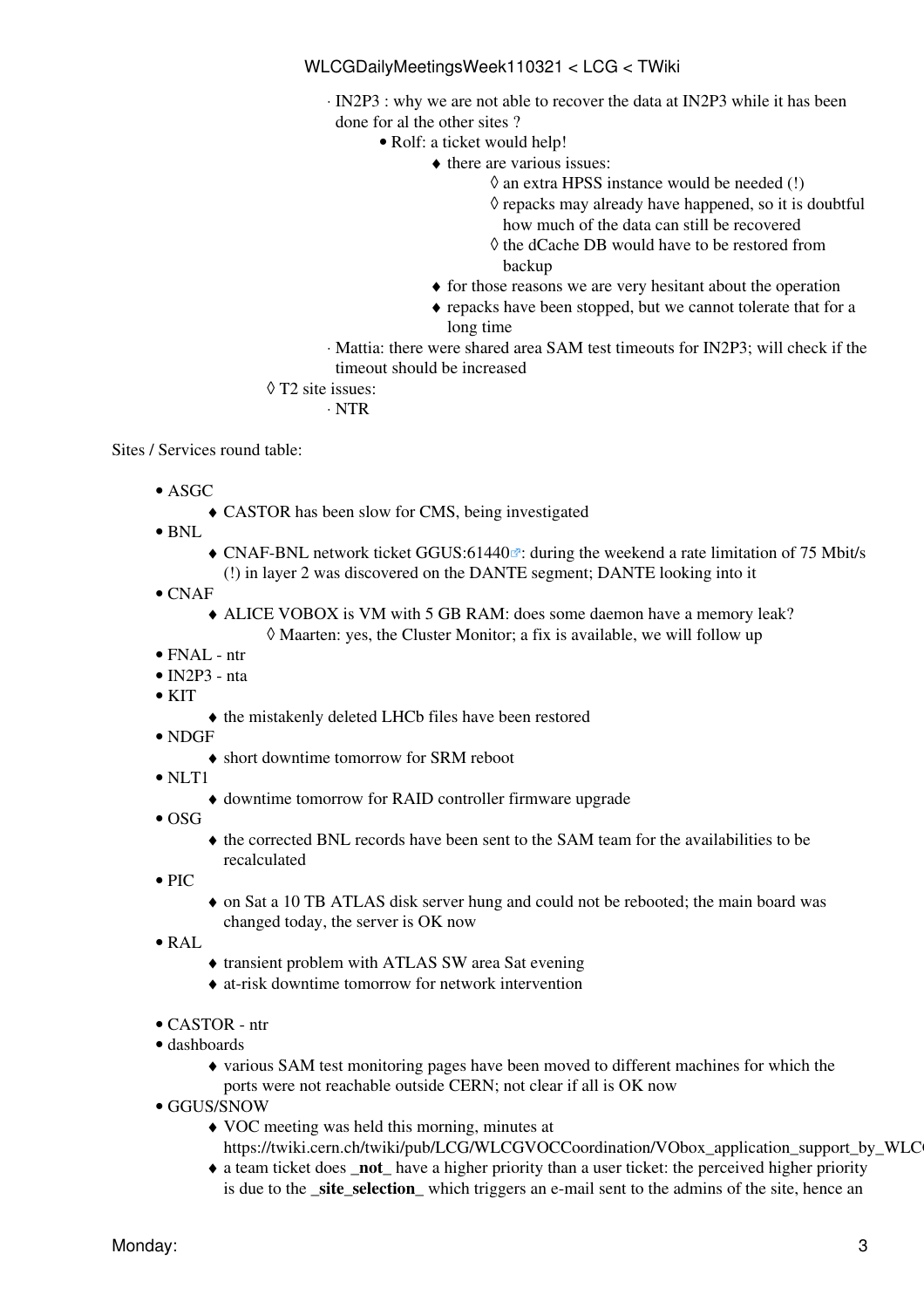immediate notification; that feature is also available for user tickets, but often not used there

• grid services - nta

AOB:

# <span id="page-4-0"></span>**Tuesday:**

Attendance: local(Alessandro, Douglas, Eva, Ewan, Jamie, Maarten, Maria D, Maria G, Massimo, Mattia, Pedro, Roberto);remote(Dimitri, Gonzalo, Ian, Jeff, Jhen-Wei, John, Jon, Karen, Kyle, Michael, Rob, Roger, Rolf).

Experiments round table:

- ATLAS [reports](https://twiki.cern.ch/twiki/bin/view/Atlas/ADCOperationsDailyReports)  •
	- T0, Central Services ♦
		- Eowyn job scheduler for tier-0 processing failed last night. This was restarted, but job ◊ warnings continued until the morning. Experts said these warnings could be ignored, no other problems from this were seen.
		- Warnings this morning about a large backlog in files migrating to castor from Tier-0, ◊ over 10k. Experts looked at this, and said it wasn't a serious problem.
			- ⋅ Massimo: a tape library was offline
		- $\triangleleft$  T<sub>1</sub>
- ◊ [IN2P3](https://twiki.cern.ch/twiki/bin/view/LCG/IN2P3) was put back into service for data exports today, as storage issue were fixed yesterday. No new issues seen so far.
- $\Diamond$  The NL cloud has been in downtime today, there is a scheduled outage of the SRM at SARA.
- Network issues in getting to [RAL](https://twiki.cern.ch/twiki/bin/view/LCG/RAL), but from somewhere outside [RAL](https://twiki.cern.ch/twiki/bin/view/LCG/RAL). This was ◊ diagnosed late last night as 6% packet loss to the LFC there, causing job problems in the UK cloud. There was a network at risk this morning, and this was only ticketed recently once that was over.  $(GGUS:68850\%)$  $(GGUS:68850\%)$  $(GGUS:68850\%)$ 
	- John: looking into it, seems a non-local network issue, not easy; today's ⋅ network maintenance is a blind alley, it was just a reboot
- Network firewalls updated at PIC today, and site was put at risk. No actual issues ◊ reported.
- $\triangleleft$  T2/T3
	- ◊ Problems at SWT2\_CPB, site taken offline ([GGUS:68782](https://ggus.eu/ws/ticket_info.php?ticket=68782)☞). Was traced to a broken nic card on a server machine, this was fixed, and site is now back online.
	- $\Diamond$  Multiple problems at GOEGRID, and site has been offline all day ([GGUS:68671](https://ggus.eu/ws/ticket_info.php?ticket=68671) $\mathbb{F}$ ). A number of issues solved, but currently seems to be a software issue with ATLAS software, and site is still offline.
	- ◊ OU\_OCHEP\_SWT2 unscheduled outage due to a movement of a server rack ([Savannah:119887](https://savannah.cern.ch/support/?119887)<sup>®</sup>).

#### • CMS [reports](https://twiki.cern.ch/twiki/bin/view/CMS/FacOps_WLCGdailyreports) -

- LHC / CMS detector ♦
	- ◊ Moving to lower energy running tomorrow
- CERN / central services ♦
	- ◊ NTR
- ◆ Tier-0 / CAF

◊ Prompt-Reco from the weekend has been injected. More steady use of the Tier-0 farm.

- ◆ Tier-1
	- $\Diamond$  Poor quality transfers between CERN and FNAL. Traced back to a bad checksum on the CERN source. FNAL verifies the checksum. In the past these have not normally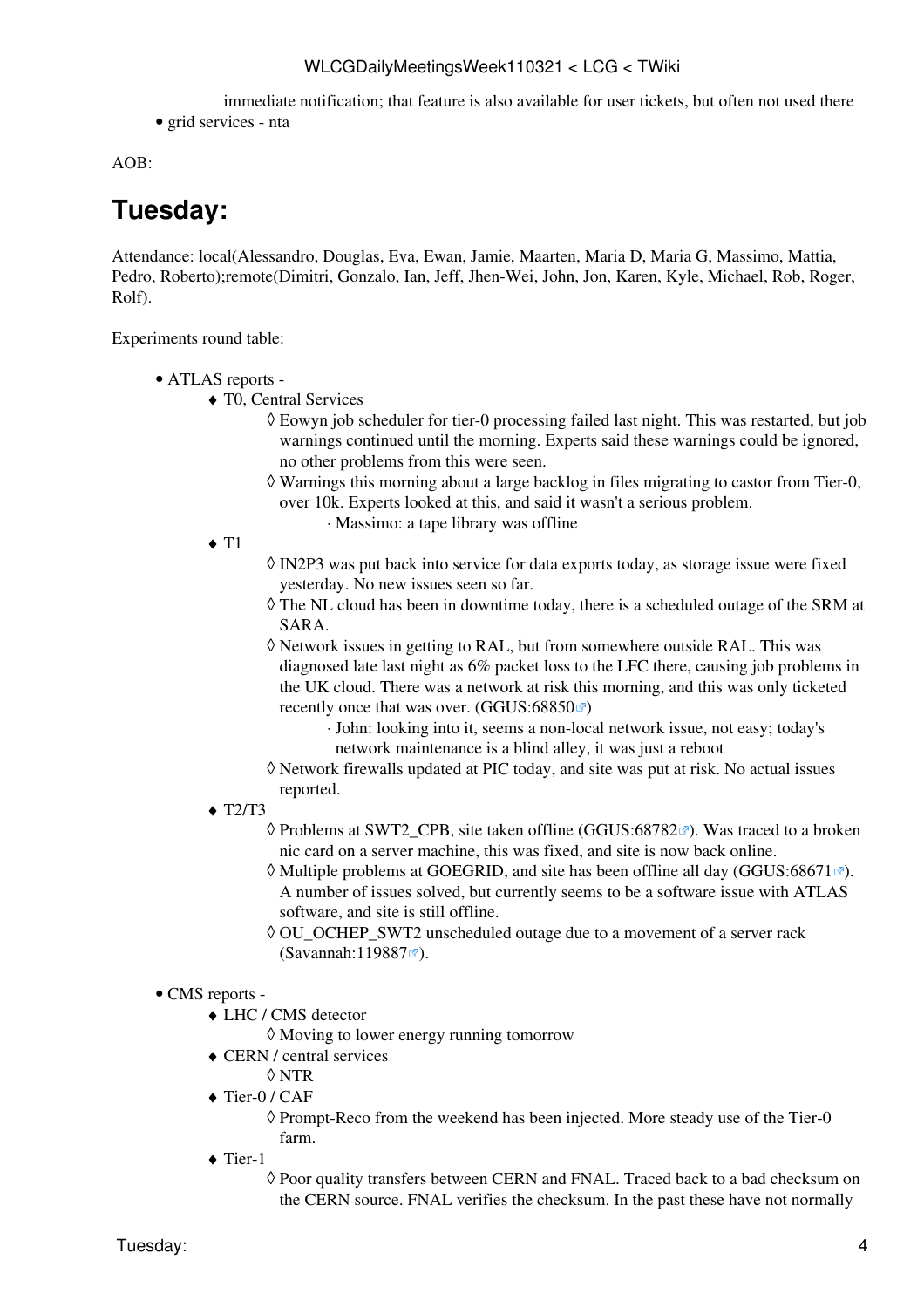come as singlets. Need to keep an eye out.

- ⋅ Massimo: please let us know which files gave problems
- $\blacklozenge$  Tier-2

◊ NTR

- ALICE [reports](http://alien2.cern.ch/index.php?option=com_content&view=article&id=75&Itemid=129)<sup>2</sup> -
	- ◆ TO site
		- © [INC:024084](https://cern.service-now.com/service-portal?id=ticket&n=INC024084) <sup>®</sup>: One CAF node with data is unreachable
			- Maria D, Alessandro: better use GGUS also for those tickets, to avoid ⋅ suboptimal routing by Service Desk
		- WMS (LCG-CE) submission is disabled at CERN, will only be used as a failover ◊ mechanism until PES implement the change to prevent those jobs from getting AFS tokens.
	- ◆ T1 sites
		- CNAF: we applied this morning the patch to the Cluster Monitor that we are using at ◊ CERN and KIT which should solve the problem of the memory consumption. This fix will be included in the new [AliEn](https://twiki.cern.ch/twiki/bin/edit/LCG/AliEn?topicparent=LCG.WLCGDailyMeetingsWeek110321;nowysiwyg=1) subversion
		- [IN2P3:](https://twiki.cern.ch/twiki/bin/view/LCG/IN2P3) Tomorrow from 9AM onward we are going to try Torrent at the site. ◊
			- Rolf: note that only **tests** have been okayed for now! official approval by the ⋅ [IN2P3-](https://twiki.cern.ch/twiki/bin/view/LCG/IN2P3)CC management will be needed to go further
			- Massimo: what about CERNVMFS? ⋅
				- Maarten: not an option at this time, because it would require development on the ALICE side; the Torrent solution is supported by the [AliEn](https://twiki.cern.ch/twiki/bin/edit/LCG/AliEn?topicparent=LCG.WLCGDailyMeetingsWeek110321;nowysiwyg=1) framework and requires nothing to be present on the WN it requires outbound access to alitorrent.cern.ch and the possibility for WN to serve other WN in the same site (at least the ones in the same cluster)
		- Mattia: VOBOX proxy renewal tests are failing at KIT since the old SAM tests were ◊ replaced with the new Nagios tests at the end of the morning
			- ⋅ Maarten: we will look into it
	- ◆ T2 sites
		- ◊ Several operations
		- © GRIF\_IPNO: [GGUS:68849](https://ggus.eu/ws/ticket_info.php?ticket=68849) <sup>®</sup>. The information provider is reporting wrongly (44444 jobs). Experts are looking at it
- LHCb [reports](https://twiki.cern.ch/twiki/bin/view/LHCb/ProductionOperationsWLCGdailyReports)  •
	- Experiment activities: ♦
		- MC productions running at full steam (35K jobs last 24hs) + validation of work flows ◊ for Collision11
		- ◊ [LHCbDIRAC](https://twiki.cern.ch/twiki/bin/edit/LCG/LHCbDIRAC?topicparent=LCG.WLCGDailyMeetingsWeek110321;nowysiwyg=1) week on going at CERN
	- New GGUS (or RT) tickets: ♦
		- $\lozenge$  T<sub>0</sub>: 0
		- $\lozenge$  T<sub>1</sub>: 0
		- $\Diamond$  T<sub>2</sub>: 0
	- $\triangleleft$  Issues at the sites and services
		- $\Diamond$  T $0$
- Validation work-flow for EXRESS was failing at CERN apart few jobs ⋅ running on pre-production nodes (CVMFS). AFS installation was corrupted, reinstalled the software now it is OK
- T1 ◊
- [GridKA](https://twiki.cern.ch/twiki/bin/edit/LCG/GridKA?topicparent=LCG.WLCGDailyMeetingsWeek110321;nowysiwyg=1): recovered the SDST lost last week and put in the vobox at [GridKA](https://twiki.cern.ch/twiki/bin/edit/LCG/GridKA?topicparent=LCG.WLCGDailyMeetingsWeek110321;nowysiwyg=1). ⋅ Many thanks to [GridKA](https://twiki.cern.ch/twiki/bin/edit/LCG/GridKA?topicparent=LCG.WLCGDailyMeetingsWeek110321;nowysiwyg=1) people. Our T1 VOBOX responsible will re-register them on dcache.
- ⋅ HPSS and d-cache masters are working to recover as much as possible of the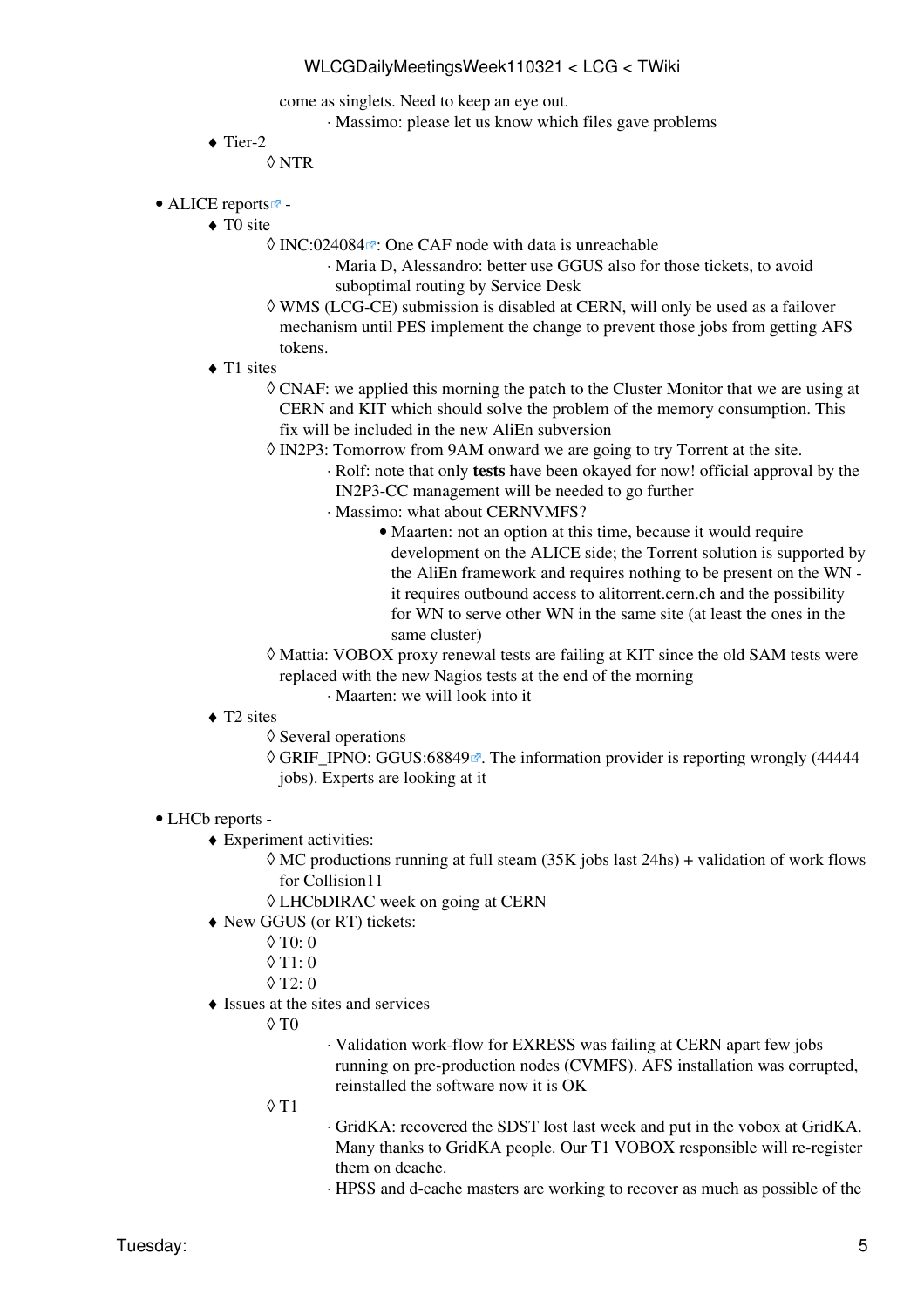lost data at IN2p3. Thanks for the effort !

T2 site issues: ◊

⋅ NTR

Sites / Services round table:

- ASGC ntr
- $\bullet$  BNL ntr
- CNAF ntr
- $\bullet$  FNAL ntr
- [IN2P3](https://twiki.cern.ch/twiki/bin/view/LCG/IN2P3)  nta
- KIT ntr
- NDGF
	- downtime took longer than foreseen, not finished, so another 30-minute downtime has been ♦ scheduled for tomorrow
		- ◊ Douglas: in GOCDB?
		- ◊ Roger: yes
- NLT1
	- ♦ scheduled downtime going OK
- $\bullet$  OSG
	- USATLAS T2 names for FTS yesterday? ♦
		- ◊ Alessandro: we will follow up through e-mail
		- ◊ see "FTS channel setup for cross-cloud transfers" document on
		- <http://indico.cern.ch/conferenceDisplay.py?confId=131670>
- PIC ntr
- $\bullet$  [RAL](https://twiki.cern.ch/twiki/bin/view/LCG/RAL)
	- ♦ at-risk network intervention went OK
- CASTOR nta
- dashboards
	- ♦ SAM tests web pages OK now
- databases ntr
- GGUS/SNOW ntr
- grid services ntr
- GT group ntr

AOB:

### <span id="page-6-0"></span>**Wednesday**

Attendance: local(Alessandro, Douglas, Edoardo, Eva, Ewan, Fernando, Jamie, Maarten, Maria D, Maria G, Massimo, Mattia, Nilo);remote(Dimitri, Gonzalo, John, Jon, Kyle, Michael, Onno, Roger, Rolf).

Experiments round table:

- ATLAS [reports](https://twiki.cern.ch/twiki/bin/view/Atlas/ADCOperationsDailyReports)  •
	- T0, Central Services ♦
		- ◊ No news to report.
	- $\blacklozenge$  T<sub>1</sub>
- $\Diamond$  NDGF downtime today for  $\sim$  1.5 hours, to finish up changes there.
- Disk server problems at Taiwan are causing reprocessing job failures, this is getting ◊ fixed.
- [RAL](https://twiki.cern.ch/twiki/bin/view/LCG/RAL) network problems continue today, and is getting diagnosed from many sites in ◊ the UK cloud. Still causing LFC access issues, and no news on a fix yet.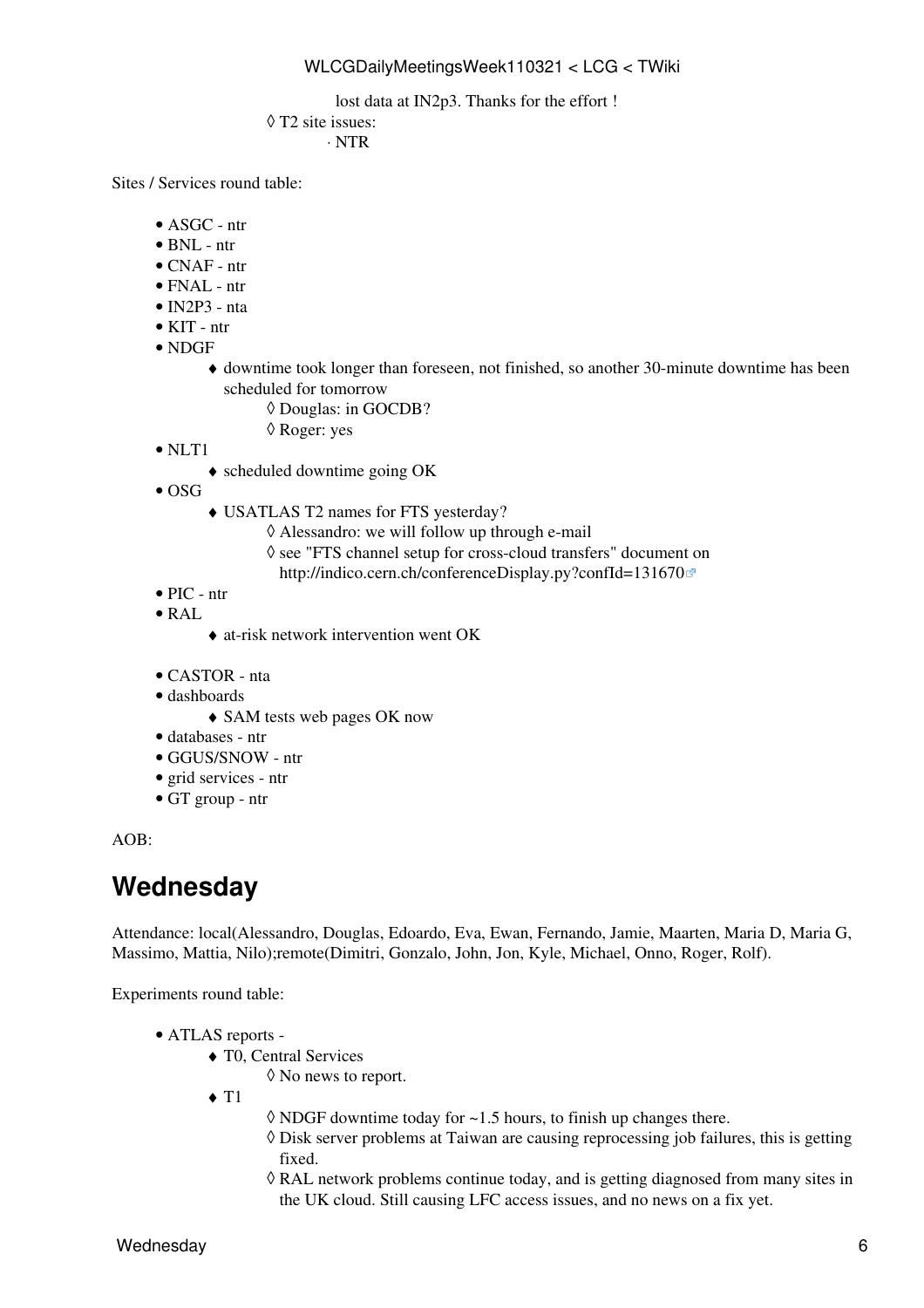⋅ John: the problem is being investigated

- $\triangleleft$  T2/3
- ◊ SRM contact problems at Weizmann.
- ◊ RHUL and QMUL in downtime today.
- CMS [reports](https://twiki.cern.ch/twiki/bin/view/CMS/FacOps_WLCGdailyreports) -
	- LHC / CMS detector ♦
		- ◊ Good instantaneous luminosity. CMS trigger well behaved
	- CERN / central services ♦
		- $\Diamond$  We appear to have a lost file in Castor. Savannah Ticket Savannah: 119911 $\degree$
	- ◆ Tier-0 / CAF
		- $\Diamond$  Prompt-Reco from the weekend has been injected. More steady use of the TIer-0 farm.
	- ◆ Tier-1

Poor quality transfers between CERN and FNAL. Comes from bad file reported ◊ above.

- $\blacklozenge$  Tier-2
	- ◊ NTR
- ALICE [reports](http://alien2.cern.ch/index.php?option=com_content&view=article&id=75&Itemid=129)<sup>2</sup> -
	- ◆ TO site
		- $\Diamond$  [INC:024084](https://cern.service-now.com/service-portal?id=ticket&n=INC024084) $\Box$ : One CAF node with data was unreachable. It was crashing all the time due to kernel panics in the AFS module. The AFS experts advised an upgrade to the latest kernel and AFS version, which seems to have fixed the problem.
	- ◆ T1 sites

◊ [IN2P3:](https://twiki.cern.ch/twiki/bin/view/LCG/IN2P3) This morning we switched to Torrent as a test, but all the jobs failed since that time and nothing seems to be running at the moment; the matter is being debugged.

> discovered after the meeting: ALICE jobs were blocked in the batch system ⋅ because of excessive space usage in /tmp due to a configuration parameter being absent in the ALICE LDAP service; the configuration was switched back to AFS and jobs were running again from 17:00 onward; to be continued next week...

- Mattia: today the Nagios test results look better; we will need to correct for ◊ yesterday's errors
- ◆ T2 sites
	- ◊ Several operations
- LHCb [reports](https://twiki.cern.ch/twiki/bin/view/LHCb/ProductionOperationsWLCGdailyReports) -
	- Experiment activities: ♦
		- $\Diamond$  MC productions and validation of work flows for Collision11
		- ◊ [LHCbDIRAC](https://twiki.cern.ch/twiki/bin/edit/LCG/LHCbDIRAC?topicparent=LCG.WLCGDailyMeetingsWeek110321;nowysiwyg=1) week on going at CERN
	- New GGUS (or RT) tickets: ♦
		- $\Diamond$  T<sub>0</sub> $\cdot$  0
		- $\lozenge$  T<sub>1</sub>: 0
		- $\lozenge$  T2: 0
	- Issues at the sites and services ♦
		- $\Diamond$  T $0$
- ⋅ NTR
- T1 ◊
- HPSS and d-cache masters are working to recover as much as possible of the ⋅ lost data at IN2p3. Thanks for the effort (for traceability [GGUS:68889](https://ggus.eu/ws/ticket_info.php?ticket=68889) $\textcircled{r}$ )
	- Rolf: work ongoing; by chance a necessary older backup of the critical DB happened still to be available!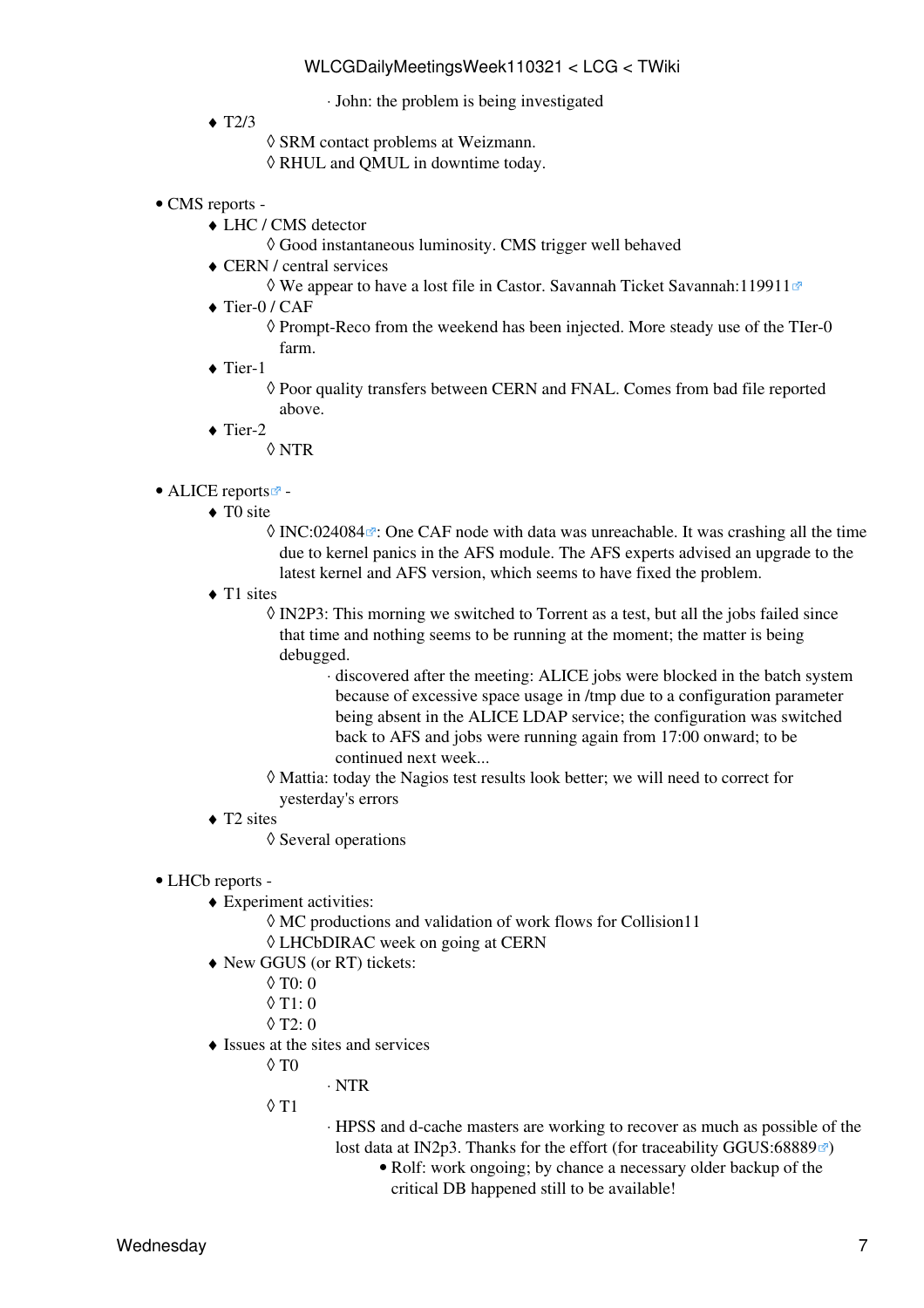Mattia: SAM jobs for SARA are failing with Maradona errors; will follow up ⋅ with LHCb

```
T2 site issues:
◊
```

```
⋅ NTR
```
Sites / Services round table:

- $\bullet$  BNL ntr
- CNAF ntr
- $\bullet$  FNAL ntr
- $\bullet$  KIT
- ♦ downtime tomorrow 9-10 AM for router reconfiguration
- NDGF nta
- NLT1
	- ♦ will look into SARA job failures for LHCb
- $\bullet$  OSG
	- ♦ BNL availability recalculation now tracked in [GGUS:68768](https://ggus.eu/ws/ticket_info.php?ticket=68768)
- PIC ntr
- $\bullet$  [RAL](https://twiki.cern.ch/twiki/bin/view/LCG/RAL) nta
- CASTOR
	- ♦ see CMS report: no ticket yet for deleted file
- dashboards nta
- databases
	- ♦ CMS PVSS replication has performance problems, not understood, being investigated
- GGUS/SNOW
	- ♦ see AOB
- grid services ntr
- networks ntr

AOB: ([MariaDZ\)](https://twiki.cern.ch/twiki/bin/edit/LCG/MariaDZ?topicparent=LCG.WLCGDailyMeetingsWeek110321;nowysiwyg=1) Notes from the 2011/03/21 meeting with the WLCG VOCs on user support are in [https://twiki.cern.ch/twiki/pub/LCG/WLCGVOCCoordination/VObox\\_application\\_support\\_by\\_WLCG\\_VOCs.txt](https://twiki.cern.ch/twiki/pub/LCG/WLCGVOCCoordination/VObox_application_support_by_WLCG_VOCs.txt) . The SNOW-to-GGUS direction of the interface will enter production Monday 2011/0328. Many thanks to Maite Barroso for the extensive testing.

# <span id="page-8-0"></span>**Thursday**

Attendance: local(Douglas, Eva, Ewan, Jamie, Maarten, Maria D, Maria G, Massimo, Mike, Nilo, Pedro);remote(Claudia, Foued, Gonzalo, Joel, John, Jon, Kyle, Michael, Rolf).

Experiments round table:

- ATLAS [reports](https://twiki.cern.ch/twiki/bin/view/Atlas/ADCOperationsDailyReports)  •
	- T0, Central Services ♦
		- Eowyn job scheduler crashed again last night. The shifter handled this in discussion ◊ with experts, and left the note that is was because of [LSF](https://twiki.cern.ch/twiki/bin/view/LCG/LSF). Not sure what the problem was with [LSF](https://twiki.cern.ch/twiki/bin/view/LCG/LSF) last night.
			- ⋅ Ewan: there was an issue with various overloaded WN ~1-2 AM
			- ⋅ Douglas: that does not look related
	- $\triangleleft$  T<sub>1</sub>

◊ Network issues with [RAL](https://twiki.cern.ch/twiki/bin/view/LCG/RAL) continue. The ggus ticket ([GGUS:68850](https://ggus.eu/ws/ticket_info.php?ticket=68850)₫) was updated with more feedback on failures to contact the LFC, but no more feedback from [RAL](https://twiki.cern.ch/twiki/bin/view/LCG/RAL) networking about what the problem might be, or further actions that have been taken. ⋅ John: the issue is being pursued actively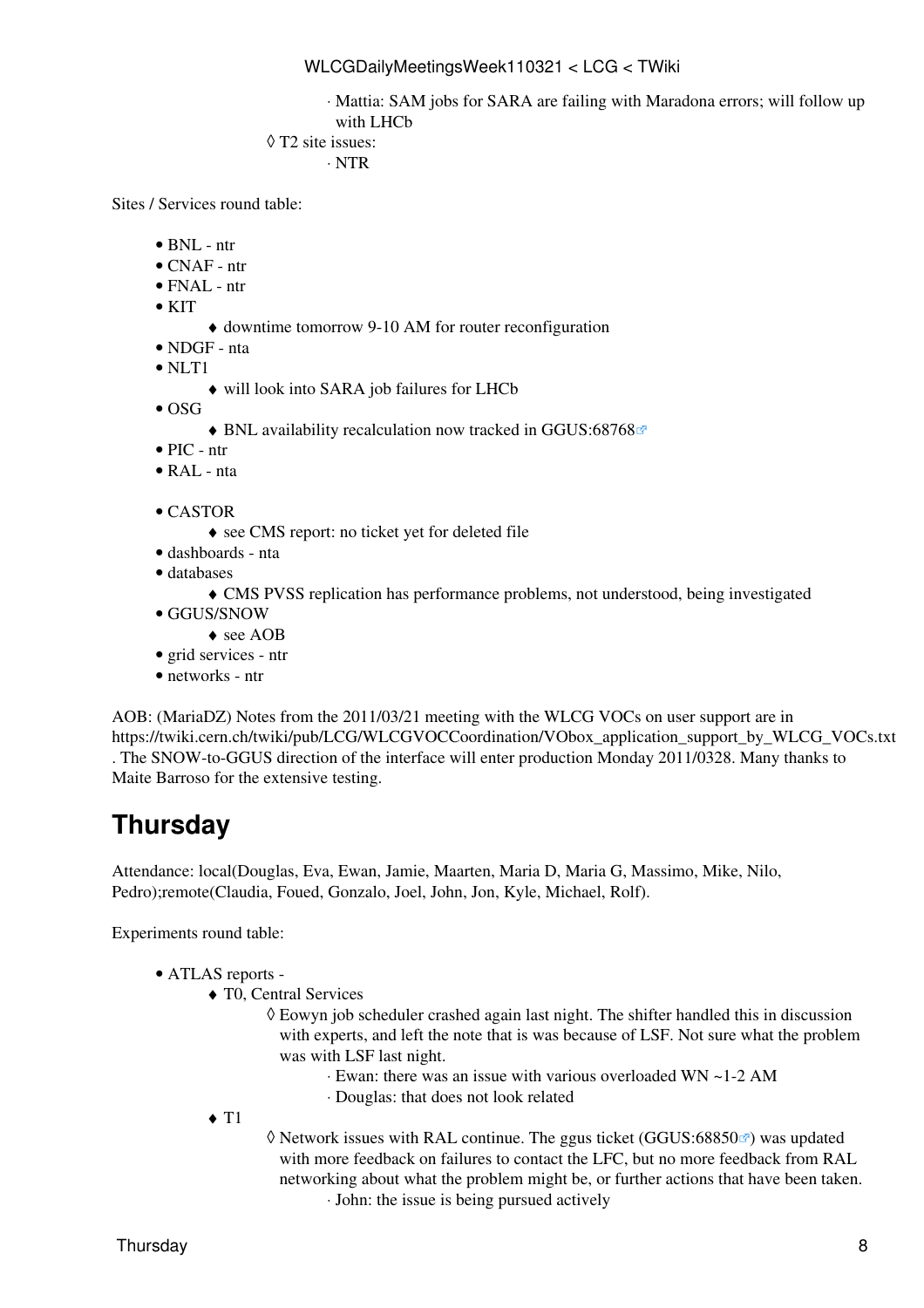- $\triangleleft$  T2/3
- ◊ UTD outage, and request that shifters need to put the queues offline.
- TW-FTT most jobs are failing here, about 250 in the past 12 hours, all with put ◊ errors. There has been a ticket on this since 9am [\(GGUS:68914](https://ggus.eu/ws/ticket_info.php?ticket=68914) $\textdegree$ ), but no response yet.
- ◊ SLACXRD sched. downtime, this was announced and no problems here.

#### • CMS [reports](https://twiki.cern.ch/twiki/bin/view/CMS/FacOps_WLCGdailyreports) -

- LHC / CMS detector ♦
	- Good instantaneous luminosity over a long unexpected fill at 7TeV overnight. CMS ◊ trigger well behaved.
- CERN / central services ♦
	- We appear to have a lost file in Castor. Savannah Ticket [Savannah:119911](https://savannah.cern.ch/support/?119911) ◊

Massimo: this case does not look encouraging so far; any extra information ⋅ would be useful

- ⋅ Ian: we will dig up the logs
- CMS Issue with a transfer component sending release validation from FNAL to ◊ CERN. No indication it's a CERN central component. Looks like a data management component, if anything.
- Massimo: yesterday around 6 PM the default pool had a high load due to user ◊ "cmsprod": is that OK?
- ◊ Ian: such usage of the default pool is unexpected, we will look into it
- ◆ Tier-0 / CAF
	- ◊ Since March 20 reasonable utilization of the CERN CPU.
- ◆ Tier-1
	- ◊ KIT in scheduled downtime
- ◆ Tier-2
	- ◊ SAM CE Failure at T2\_FR\_IN2P3. Savannah ticket [Savannah:119956](https://savannah.cern.ch/support/?119956) <sup>a</sup>. Just the production test, but logs just indicate the jobs abort.

#### • ALICE [reports](http://alien2.cern.ch/index.php?option=com_content&view=article&id=75&Itemid=129)

- ◆ TO site
	- The upgrade of the kernel and the openafs version has been done on 2/3 of the ◊ machines. The rest of them were in production and have sensitive data, so we will do the upgrade later. This seemed to solve the problems reported during this week (nodes crashing several times)
- ◆ T1 sites
	- ◊ Noting to report
	- $\Diamond$  Mike: the tests that failed yesterday are OK now
	- Maarten: we switched off some tests that look irrelevant to some extent; we will ◊ improve the tests in the course of this year
- ◆ T2 sites
	- ◊ Usual operations
- LHCb [reports](https://twiki.cern.ch/twiki/bin/view/LHCb/ProductionOperationsWLCGdailyReports)  •
	- Experiment activities: ♦
		- $\Diamond$  MC productions and validation of work flows for Collision11
	- New GGUS (or RT) tickets: ♦
		- $\lozenge$  T<sub>0</sub> $\lozenge$  0
		- $\lozenge$  T1: 0
		- $\Diamond$  T<sub>2</sub> $\cdot$  0
	- Issues at the sites and services ♦
		- $\Diamond$  T $0$
- ⋅ NTR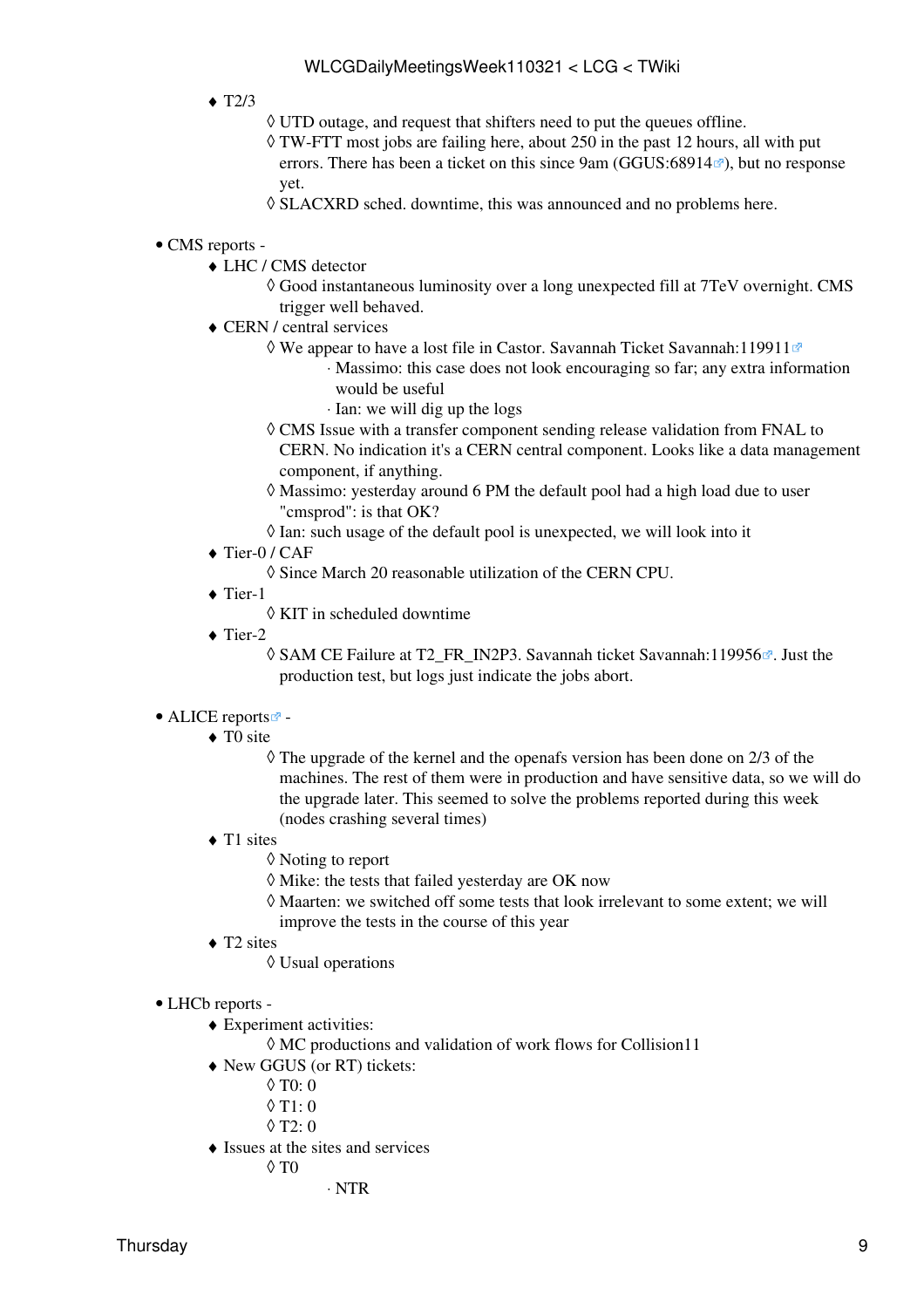T1 ◊

HPSS and d-cache masters are working to recover as much as possible of the ⋅ lost data at IN2p3. Thanks for the effort (for traceability [GGUS:68889](https://ggus.eu/ws/ticket_info.php?ticket=68889) $\textcircled{r}$ )

- Rolf: Pierre Girard needs to know where to restore the files
- Joel: we will follow up in the ticket

```
T2 site issues:
◊
```

```
⋅ NTR
```
Sites / Services round table:

- BNL
- $\triangleleft$  [GGUS:61440](https://ggus.eu/ws/ticket_info.php?ticket=61440) $\degree$ : bandwidth cap has been removed, the link looks OK now
- FNAL ntr
- CNAF

2 downtimes next week during the LHC technical stop to upgrade [StoRM](https://twiki.cern.ch/twiki/bin/view/LCG/StoRM) to version 1.6.2: on ♦ Tue Mar 29 14-18 UTC for ATLAS, on Wed Mar 30 14-18 UTC for LHCb

- $\bullet$  [IN2P3](https://twiki.cern.ch/twiki/bin/view/LCG/IN2P3)  ntr
- $\bullet$  KIT
	- ♦ downtime today 15-16 UTC for dCache security update
- $\bullet$  OSG
	- the OSG and EGI ticketing systems got into mail loop causing tickets to be opened on both ♦ sides until admin interventions on both sides; the cause was the accidental inclusion of the OSG ticketing address in the CC of an EGI ticket; the OSG system will be configured to recognize the address of the EGI system and avoid such loops
- PIC ntr
- [RAL](https://twiki.cern.ch/twiki/bin/view/LCG/RAL) ntr
- CASTOR nta
- dashboards nta
- databases ntr
- GGUS/SNOW ntr
- grid services
	- a [SIR](https://twiki.cern.ch/twiki/bin/view/PESgroup/IncidentBatch190302011) has been created for the [LSF](https://twiki.cern.ch/twiki/bin/view/LCG/LSF) incident during the weekend; Platform informed us of an ♦ option to limit the number of pending jobs per user, which would have avoided the problem; a limit of 20-30k seems reasonable
- GT group ntr

AOB:

### <span id="page-10-0"></span>**Friday**

Attendance: local(Dirk, Douglas, Eva, Ewan, Jamie, Jan, Maarten, Maria G, Massimo, Mattia, Nilo, Simone);remote(Alexander, Christian, Felix, Gonzalo, Ian, Joel, John, Jon, Karen, Michael, Rob, Xavier).

Experiments round table:

- ATLAS [reports](https://twiki.cern.ch/twiki/bin/view/Atlas/ADCOperationsDailyReports)  •
	- T0, Central Services ♦
		- ◊ Serious problems with castor today, starting a little after noon. First noticed in the tier-0 system, and an alarm ticket was created [\(GGUS:68949](https://ggus.eu/ws/ticket_info.php?ticket=68949) $\mathbb{Z}$ ). Fairly quickly the problem was found, and services were fixed. Tier-0 systems showed things working right away. Not sure what the error actually was at this time.
			- Jan: a wrong configuration file was copied by accident when some new disk ⋅ servers were moved in for ATLAS and CMS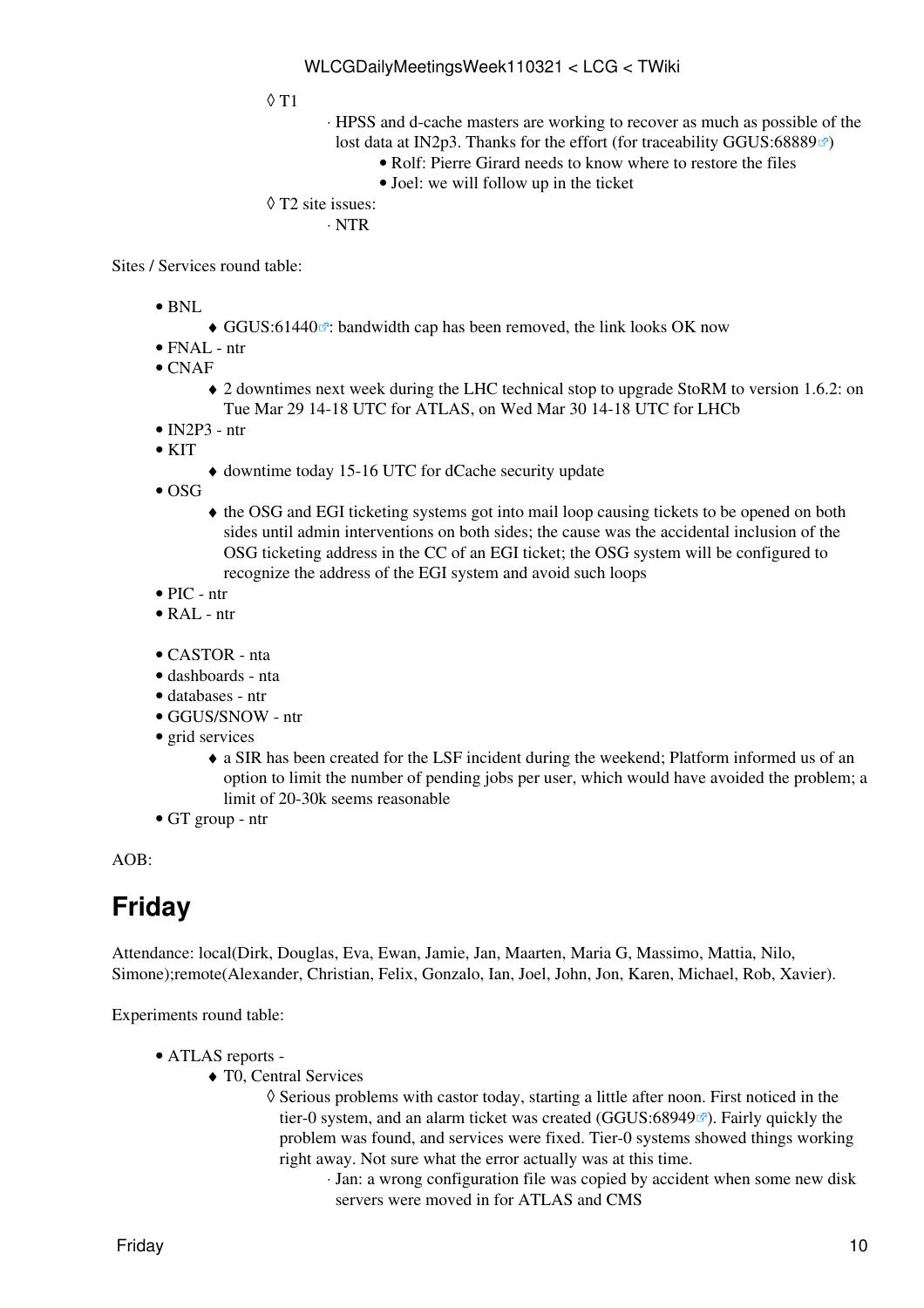- $\triangleleft$  T<sub>1</sub>
- LFC access problems caused many jobs failures overnight in the FR cloud. ◊
	- $(GGUS:68969\text{ m})$  $(GGUS:68969\text{ m})$  $(GGUS:68969\text{ m})$ , most around 2:00-3:00, but a few seen up until 9:00 this morning. Rolf: ticket in progress, the cause is not clear yet; also some other problems ⋅ were seen for ATLAS jobs
- [RAL](https://twiki.cern.ch/twiki/bin/view/LCG/RAL) network issues persist today, but no feedback on the issue in the last 24 hours. ◊  $(GGUS: 68850 \, \text{m})$ 
	- John: some packet losses were seen on some links, but that seems to have ⋅ gone away and may be unrelated; our network experts are looking further into the matter
- Mattia: to clear up some confusion since Tue last week ATLAS are using the (new) ◊ SAM-Nagios tests instead of the old SAM tests
- $\triangleleft$  T2/3
	- ◊ Weizmann back down again with SRM contact issues.
	- ◊ RHUL showing SRM contact issues.
- CMS [reports](https://twiki.cern.ch/twiki/bin/view/CMS/FacOps_WLCGdailyreports) -
	- LHC / CMS detector ♦
		- ◊ Running at 2.75TeV
	- CERN / central services ♦
		- Savannah Ticket Two blocks with files containing bad checksums ◊ [Savannah:119969](https://savannah.cern.ch/support/?119969)
			- ⋅ Massimo: please open a SNOW ticket
			- Alarm ticket issues on Castor [GGUS:68952](https://ggus.eu/ws/ticket_info.php?ticket=68952) ◊
				- ⋅ see ATLAS report
	- ◆ Tier-0 / CAF

◊ Record lumi runs from earlier in the week working through the system now. CPU efficiency looks good

- ◆ Tier-1
	- ◊ NTR
- $\blacklozenge$  Tier-2
	- ◊ NTR
- ALICE [reports](http://alien2.cern.ch/index.php?option=com_content&view=article&id=75&Itemid=129)
	- ◆ TO site
		- ◊ Nothing to report
	- ◆ T1 sites
		- ◊ Nothing to report
	- ◆ T2 sites
		- ◊ Usual operations
- LHCb [reports](https://twiki.cern.ch/twiki/bin/view/LHCb/ProductionOperationsWLCGdailyReports) -
	- Experiment activities: ♦
		- ◊ MC productions and validation of work flows for Collision11
	- New GGUS (or RT) tickets: ♦
		- $\lozenge$  T<sub>0</sub>: 0
		- $\lozenge$  T<sub>1</sub>: 0
		- $\Diamond$  T<sub>2</sub> $\cdot$  0
	- Issues at the sites and services ♦
		- $\Diamond$  T $0$

⋅ CVMFS : put back in prod with 5 GB cache

- T1 ◊
	- ⋅ NTR
- ◊ T2 site issues: